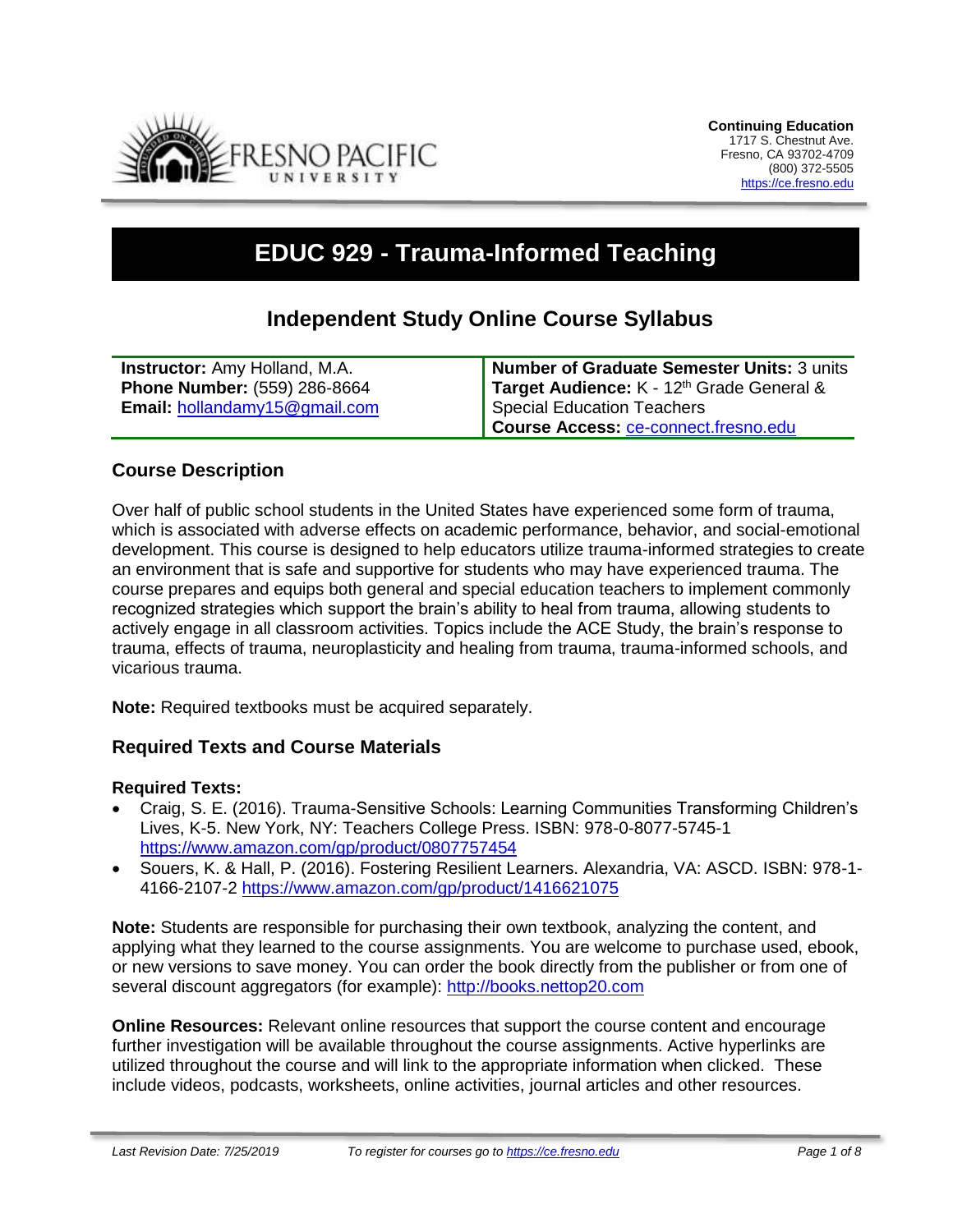**Moodle:** Moodle is a web-based learning management system used to support flexible teaching and learning in both face-to-face and distance courses (e-learning). [https://moodle.org](https://moodle.org/) //<https://moodle.org/demo> // [https://docs.moodle.org](https://docs.moodle.org/)

# **Course Dates**

Self-paced; students may enroll at any time and take up to one year, from the date of registration, to complete assignments. Students may complete assignments in no less than three weeks for a 3 unit course (one week per unit).

# **National Standards Addressed in This Course**

#### **National Board for Professional Teaching Standards (NBPTS)**

[\(http://www.nbpts.org/standards-five-core-propositions/\)](http://www.nbpts.org/standards-five-core-propositions/)

First published in 1989 and updated in 2016, *[What Teachers Should Know and Be Able to Do](http://www.accomplishedteacher.org/)* articulates the National Board's Five Core Propositions for teaching. The Five Core Propositions comparable to medicine's Hippocratic Oath — set forth the profession's vision for accomplished teaching. Together, the propositions form the basis of all National Board Standards and the foundation for National Board Certification. Course assignments have been designed so students can demonstrate excellence against these professional teaching standards whenever possible.

- Proposition 1: Teachers are committed to students and their learning
- Proposition 2: Teachers know the subject they teach and how to teach those subjects to students
- Proposition 3: Teachers are responsible for managing and monitoring student learning
- Proposition 4: Teachers think systematically about their practice and learn from experience
- Proposition 5: Teachers are members of learning communities

# **Continuing Education Program Student Learning Outcomes**

| CE <sub>1</sub> | Demonstrate proficient written communication by articulating a clear focus,<br>synthesizing arguments, and utilizing standard formats in order to inform and<br>persuade others, and present information applicable to targeted use.                                    |
|-----------------|-------------------------------------------------------------------------------------------------------------------------------------------------------------------------------------------------------------------------------------------------------------------------|
| CE <sub>2</sub> | Demonstrate comprehension of content-specific knowledge and the ability to apply it<br>in theoretical, personal, professional, or societal contexts.                                                                                                                    |
| CE <sub>3</sub> | Reflect on their personal and professional growth and provide evidence of how such<br>reflection is utilized to manage personal and professional improvement.                                                                                                           |
| CE <sub>4</sub> | Apply critical thinking competencies by generating probing questions, recognizing<br>underlying assumptions, interpreting and evaluating relevant information, and<br>applying their understandings to the professional setting.                                        |
| CE <sub>5</sub> | Reflect on values that inspire high standards of professional and ethical behavior as<br>they pursue excellence in applying new learning to their chosen field.                                                                                                         |
| CE <sub>6</sub> | Identify information needed in order to fully understand a topic or task, organize that<br>information, identify the best sources of information for a given enquiry, locate and<br>critically evaluate sources, and accurately and effectively share that information. |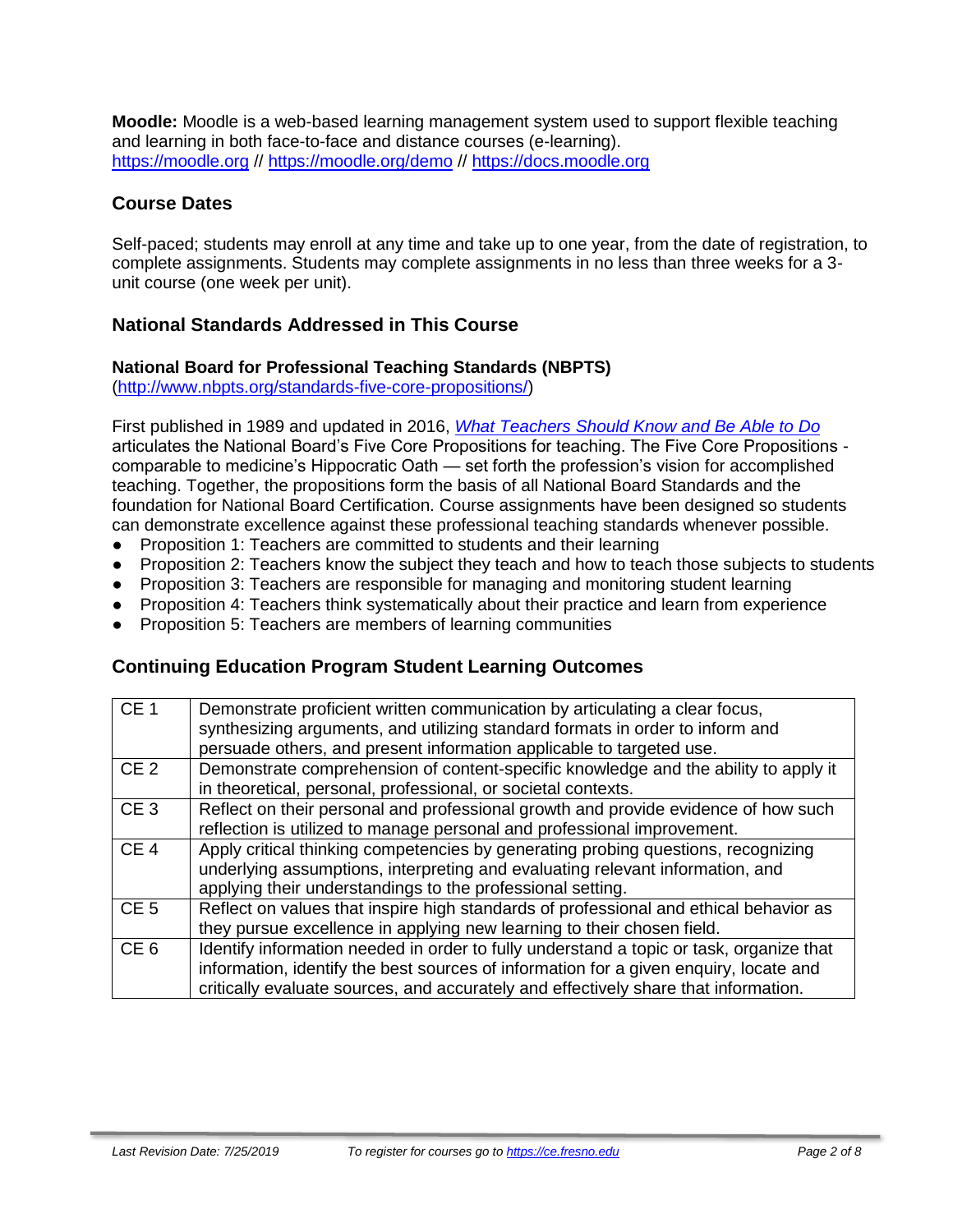# **Student Learning Outcomes (SLOs) for This Course**

|    | <b>Student Learning Outcomes for This Course</b><br>By the end of this course student will be able to:                                         | <b>National Standards</b><br><b>Addressed in This</b><br>Course* | <b>Continuing</b><br><b>Education Program</b><br><b>Student Learning</b><br><b>Outcomes</b><br>Addressed** |
|----|------------------------------------------------------------------------------------------------------------------------------------------------|------------------------------------------------------------------|------------------------------------------------------------------------------------------------------------|
|    | 1. Explain how a student's behavior, social-<br>emotional well-being, and academics are<br>impacted by trauma                                  | <b>NBPTS 1, 3, 4</b>                                             | CE 1, 2, 4, 6                                                                                              |
|    | 2. Promote positive behaviors, social-emotional<br>well-being, and academic success.                                                           | NBPTS 1, 2, 3, 4                                                 | CE 2, 4                                                                                                    |
|    | 3. Apply learned concepts and trauma-informed<br>strategies in their workplace                                                                 | <b>NBPTS 1, 3, 4</b>                                             | CE 2, 4, 6                                                                                                 |
|    | 4. Recognize commonly used strategies that<br>hinder a trauma-affected student's ability to<br>succeed                                         | <b>NBPTS 1, 3, 4</b>                                             | CE 2, 3, 4, 5                                                                                              |
|    | 5. Evaluate the impact of vicarious trauma on<br>their own teaching practices                                                                  | <b>NBPTS 3, 4, 5</b>                                             | CE 1, 4, 6                                                                                                 |
| 6. | Create a trauma-sensitive classroom where<br>trauma-affected students feel safe, loved,<br>and able to complete higher-level thinking<br>tasks | <b>NBPTS 1, 3, 4</b>                                             | CE 2, 4, 5, 6                                                                                              |
|    | 7. Support brain development and healing from<br>trauma                                                                                        | NBPTS 1, 2, 3, 4                                                 | CE 2, 3, 4                                                                                                 |
| 8. | Understand all components necessary to<br>transform your workplace into a trauma-<br>sensitive school                                          | <b>NBPTS 1, 5</b>                                                | CE 1, 2, 5, 6                                                                                              |
| 9. | Improve reflective and critical thinking skills                                                                                                | NBPTS 1, 4                                                       | CE 3, 4, 5                                                                                                 |

\* Please refer to the section on **National Standards Addressed in This Course**

\*\* Please refer to the section on **Continuing Education Program Student Learning Outcomes**

# **Topics, Assignments, and Activities**

| <b>Module</b><br><b>Module Title</b> | <b>Module Assignments and Activities</b>           | <b>Points</b><br><b>Possible</b><br>for Each<br><b>Assignment</b> |
|--------------------------------------|----------------------------------------------------|-------------------------------------------------------------------|
| <b>Welcome Module</b>                | Introduction video<br>$\bullet$                    |                                                                   |
|                                      | <b>Course Syllabus</b>                             |                                                                   |
|                                      | <b>Introduce Yourself Forum</b>                    |                                                                   |
|                                      | Moodle Online Tutorial                             |                                                                   |
| Module $1 -$                         | Video: What Is Trauma?<br>$\bullet$                |                                                                   |
| Defining Trauma                      | Lesson: Trauma Defined                             |                                                                   |
|                                      | Read Chapter 1 (Craig)                             |                                                                   |
|                                      | Read Foreword, Introduction, and Part I: Chapter 1 |                                                                   |
|                                      | (Souers)                                           |                                                                   |
|                                      | Read Article: The Trauma-Sensitive Teacher         |                                                                   |
|                                      | 1.1 Assignment: Student Scenario #1                | 20 pts                                                            |
|                                      | 1.2 Forum: Prevalence of Trauma                    | 10 pts                                                            |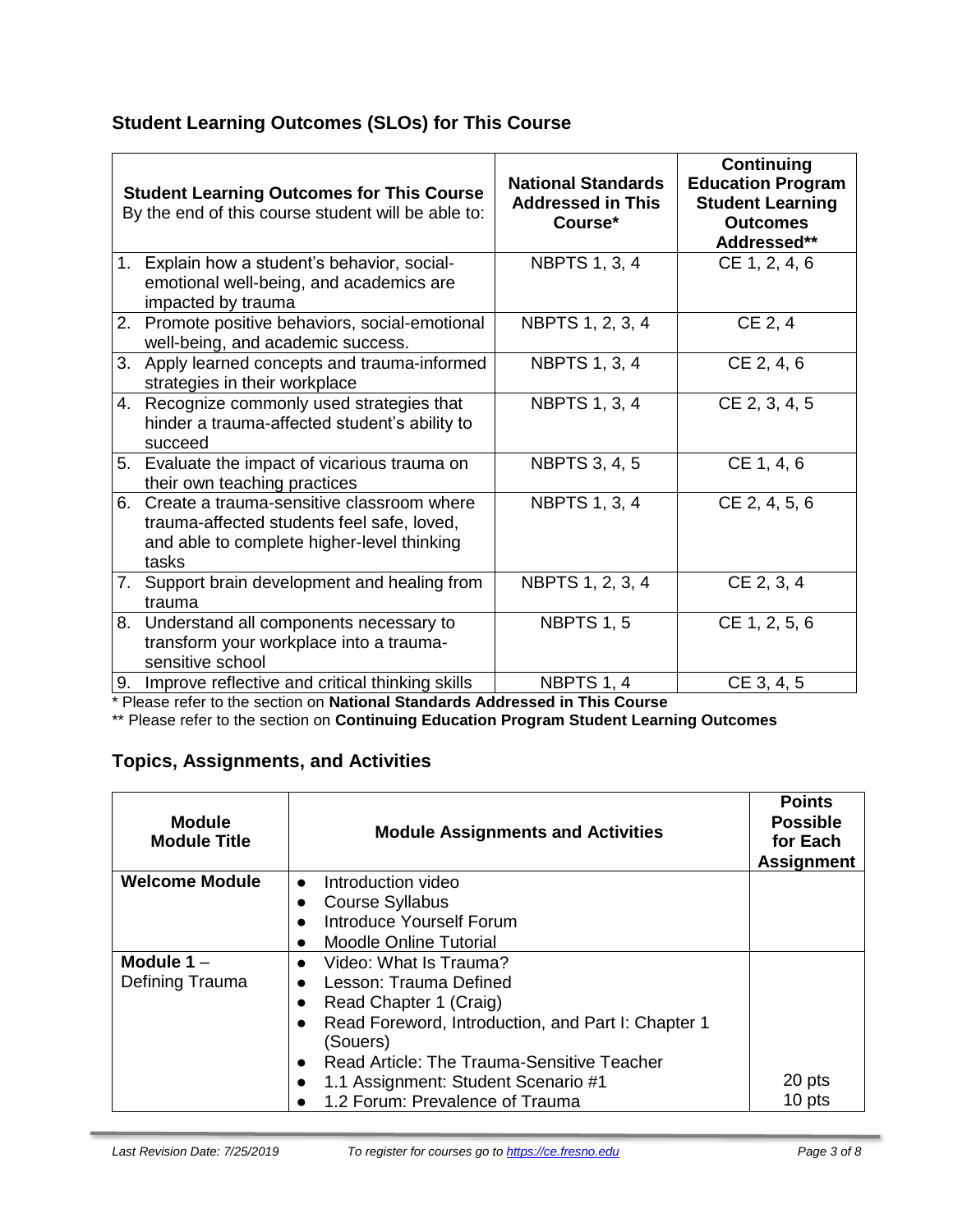| Module $2 -$               | Video: Dr. Dan Siegel's Hand Model of the Brain<br>$\bullet$       |        |
|----------------------------|--------------------------------------------------------------------|--------|
| The Adverse                | Lesson: ACE Score and Later Health Outcomes<br>$\bullet$           |        |
| Childhood                  | Read Chapter 2 (Craig)<br>$\bullet$                                |        |
| Experiences (ACE)          | Read Part 1: Chapter 2 (Souers)                                    |        |
| Study                      | 2.1 Assignment: Find Your ACE Score<br>$\bullet$                   | 20 pts |
|                            | 2.2 Assignment: ACEs on Your Roster                                | 20 pts |
|                            | 2.3 Response: Dr. Dan Siegel's Hand Model of the                   |        |
|                            | <b>Brain Video</b>                                                 | 20 pts |
|                            | 2.4 Forum: Fight, Flight, and Freeze in the Classroom<br>$\bullet$ | 10 pts |
| Module $3-$                | Lesson: The Brain's Response to Trauma<br>$\bullet$                |        |
| The Brain's                | Read Chapter 3 (Craig)                                             |        |
| Response to                | Read Part II: Chapters 3 & 4 (Souers)                              |        |
| Trauma                     | 3.1 Assignment: Create A Brain-Based Lesson                        | 50 pts |
|                            | 3.2 Assignment: Mission Statement                                  | 20 pts |
|                            | 3.3 Forum: Reflect on Your Current Strategies                      | 10 pts |
| Module $4-$                | Video: How Childhood Trauma Affects Health<br>$\bullet$            |        |
| <b>Effects of Trauma</b>   | Lesson: The Effects of Trauma<br>$\bullet$                         |        |
|                            | Read Chapter 4 (Craig)                                             |        |
|                            | Read Part II: Chapters 5 & 6 (Souers)                              |        |
|                            | 4.1 Assignment: Student Scenario #2                                | 20 pts |
|                            | 4.2 Assignment: Interview                                          | 50 pts |
|                            | 4.3 Forum: Creating A Safe Classroom                               | 10 pts |
| Module $5-$                | Video: Cultivating Trust with One-on-One Time<br>$\bullet$         |        |
| Neuroplasticity &          | Video: Your Brain Will Not Be the Same<br>$\bullet$                |        |
| Healing from               | Video: What Trauma Taught Me About Resilience                      |        |
| Trauma                     | Lesson: Neuroplasticity & Healing from Trauma                      |        |
|                            | Read Chapter 6 (Craig)                                             |        |
|                            | Read Part III: Chapters 7 & 8 (Souers)                             |        |
|                            | 5.1 Assignment: Self-Regulation                                    | 10 pts |
|                            | 5.2 Forum: Neuroplasticity<br>$\bullet$                            | 10 pts |
| Module $6-$                | Video: Why We Need Trauma-Sensitive Schools<br>$\bullet$           |        |
| Trauma-Informed            | Video: Transitioning to Trauma-Informed Practices<br>$\bullet$     |        |
| Schools                    | Video: Becoming a Trauma-Sensitive School<br>$\bullet$             |        |
|                            | Lesson: Trauma-Informed Schools                                    |        |
|                            | Podcast: Trauma-Informed MTSS                                      |        |
|                            | Read Chapter 5 (Craig)                                             |        |
|                            | Read Part III: Chapters 9 & 10 (Souers)                            |        |
|                            | Read from Chapter 2 of Helping Traumatized Children                |        |
|                            | Learn                                                              |        |
|                            | Read from Chapter 3 of The Heart of Learning and                   |        |
|                            | Teaching                                                           |        |
|                            | 6.1 Assignment: Souers Activities                                  | 50 pts |
|                            | 6.2 Essay: Response to Readings                                    | 50 pts |
|                            | 6.3 Forum: MTSS                                                    | 10 pts |
| Module $7 -$               | Lesson: Trauma-Sensitive Academic Strategies<br>$\bullet$          |        |
| Trauma-Sensitive           | Read Chapter 8 (Craig)                                             |        |
| <b>Academic Strategies</b> | Read Part IV: Chapters 11, 12, & 13 (Souers)<br>$\bullet$          |        |
|                            | Read Article: Classroom Strategies for Traumatized,                |        |
|                            | <b>Oppositional Students</b>                                       |        |
|                            | Read Article: Teaching With Strengths in Trauma-                   |        |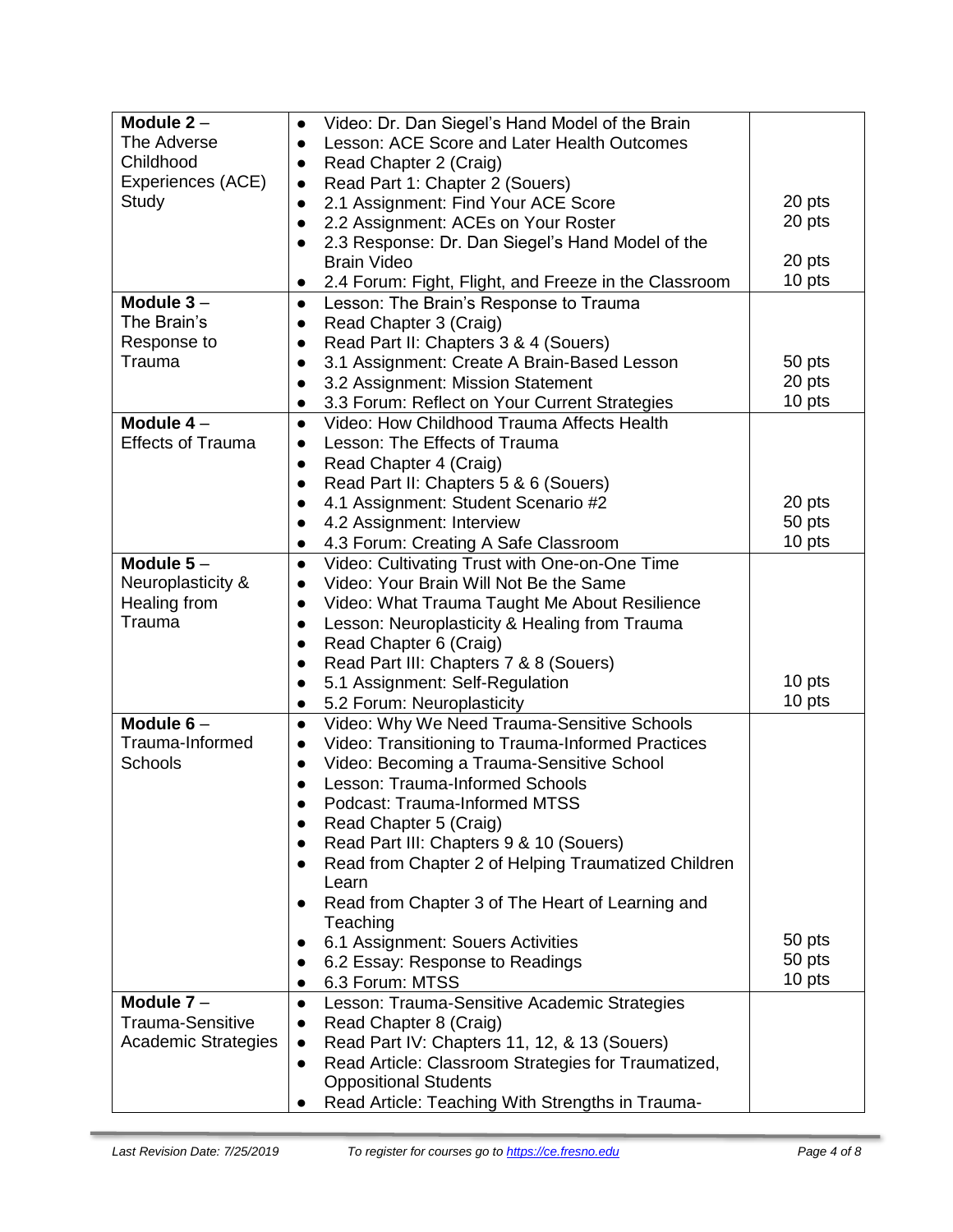|                  | <b>Affected Students</b>                         |            |
|------------------|--------------------------------------------------|------------|
|                  | 7.1 Assignment: Student Scenario #3              | 20 pts     |
|                  | 7.2 Assignment: Trauma-Sensitive Strategies Bank | 50 pts     |
|                  | 7.3 Forum: Managing the Not-OK                   | 10 pts     |
| Module $8-$      | Video: Vicarious Trauma: Helping Hurts           |            |
| Vicarious Trauma | Lesson: Vicarious Trauma                         |            |
|                  | Read Chapter 7 (Craig)                           |            |
|                  | Read Part V: Chapters 14, 15, & 16 (Souers)      |            |
|                  | Read Article: Top 12 Self-Care Tips              |            |
|                  | 8.1 Assignment: Self-Care Record                 | 50 pts     |
|                  | 8.2 Assignment: Interview                        | 50 pts     |
|                  | 8.3 Forum: Self-Care Reflection                  | 10 pts     |
| Module $9-$      | 9.1 Assignment: Trauma-Sensitive Lesson Plan     | 50 pts     |
| Implementation   | 9.2 Essay: Lesson Reflection                     | 50 pts     |
| Course Wrap-up - | <b>Course Completion Checklist</b>               |            |
| Grading and      | <b>Final Reflection Forum</b>                    |            |
| Evaluation       | <b>Course Evaluation</b>                         |            |
|                  | <b>Grade Request / Transcript Request</b>        |            |
|                  | <b>TOTAL POINTS</b>                              | 680 points |

# **Grading Policies, Rubrics, and Requirements for Assignments**

#### **Grading Policies and Rubrics**

- Assignments will be graded per criteria presented in the course rubrics.
- $\bullet$  A = 90-100% and B = 80-89%, (anything below 80% will not receive credit.)
- Students must earn a minimum of 80% to received credit for the assignment.
- The discernment between an A or a B is at the discretion of the instructor based on the quality of work submitted (see course rubrics).
- Coursework falling short of a quality equaling a B or a Credit Grade will be returned with further instructions.
- All assignments must be completed to receive a grade. In addition, all assignments are expected to reflect the quality that teacher-training institutions require of professional educators. If completed assignments do not meet this standard, students will be notified with further instructions from the instructor.

#### **Writing Requirements**

- **Superior:** Writing is clear, succinct, and reflects graduate level expectations. Clearly addresses all parts of the writing task. Maintains a consistent point of view and organizational structure. Include relevant facts, details, and explanations.
- **Standard:** Writing is acceptable with very few mistakes in grammar and spelling. Addresses most parts of the writing task. Maintains a mostly consistent point of view and organizational structure. Include mostly relevant facts, details, and explanations.
- **Sub-standard:** Writing contains noticeable mistakes in grammar and spelling. Does not address all parts of the writing task. Lacks a consistent point of view and organization structure. May include marginally relevant facts, details, and explanations.

#### **Lesson Plan Requirements**

● **Superior:** Instructional goals and objectives clearly stated. Instructional strategies appropriate for learning outcome(s). Method for assessing student learning and evaluating instruction is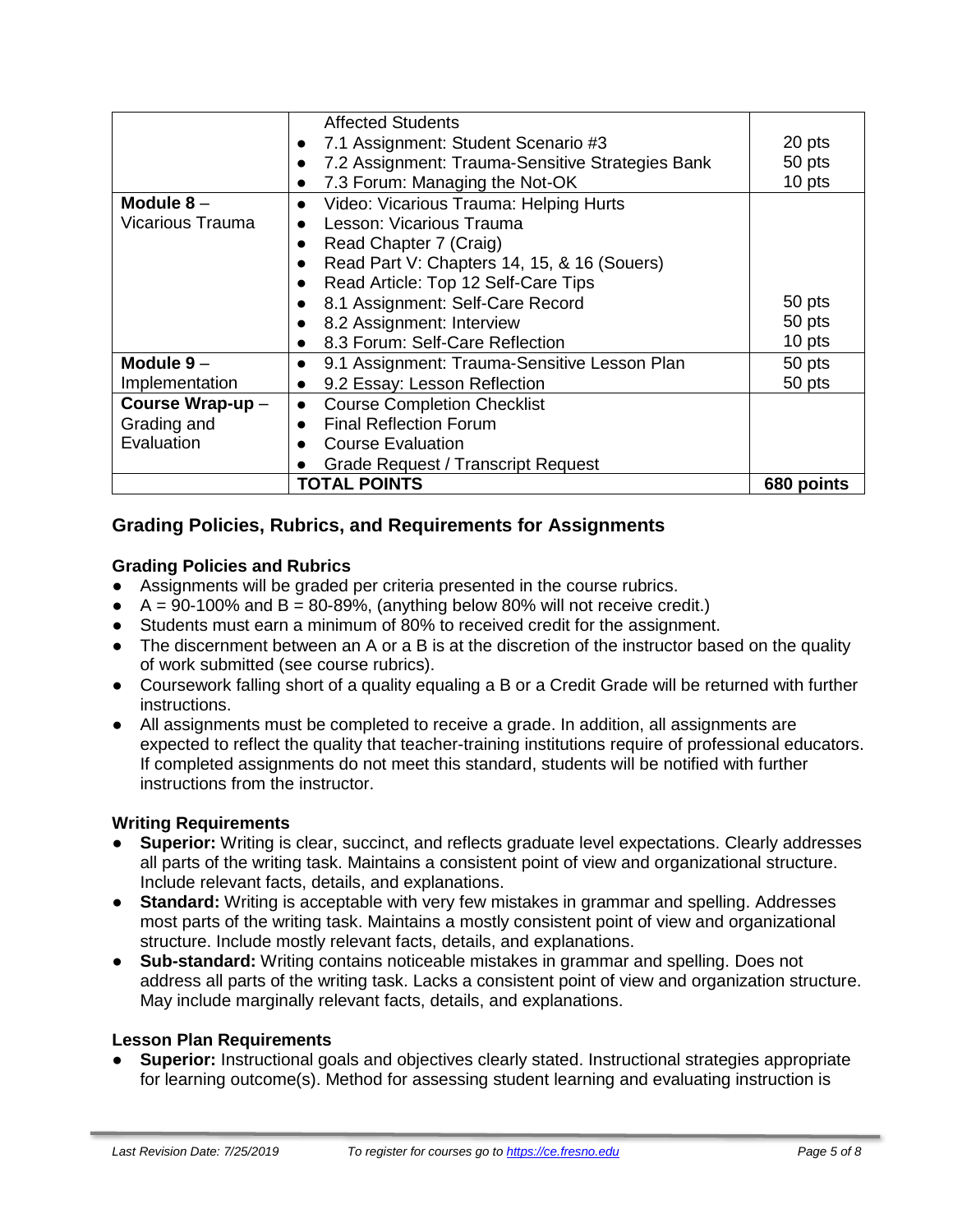clearly delineated and authentic. All materials necessary for student and teacher to complete lesson clearly listed.

- **Standard:** Instructional goals and objectives are stated but are not easy to understand. Some instructional strategies are appropriate for learning outcome(s). Method for assessing student learning and evaluating instruction is present. Most materials necessary for student and teacher to complete lesson are listed.
- **Sub-standard:** Instructional goals and objectives are not stated. Learners cannot tell what is expected of them. Instructional strategies are missing or strategies used are inappropriate. Method for assessing student learning and evaluating instruction is missing. Materials necessary for student and teacher to complete lesson are missing.

#### **Discussion Forum Requirements**

- **Superior:** Response was at least 1 page (3 fully developed paragraphs) in length. Thoroughly answered all the posed questions, followed all the assignment directions, proper grammar and no spelling errors. Language is clear, concise, and easy to understand. Uses terminology appropriately and is logically organized.
- **Standard:** Response was ½ to 1 page in length (2-3 fully developed paragraphs). Answered all the questions but did not provide an in-depth analysis, followed most of the assignment directions, proper grammar and no spelling errors. Language is comprehensible, but there a few passages that are difficult to understand. The organization is generally good.
- **Sub-standard:** Response was less than ½ page in length (1 paragraph). Did not answer all the required questions and/or statements or responses were superficial, vague, or unclear, did not follow the assignment directions, many grammar and spelling errors. Is adequately written, but may use some terms incorrectly; may need to be read two or more times to be understood.

### **Instructor/Student Contact Information**

Throughout the course participants will be communicating with the instructor and their classmates on a regular basis using asynchronous discussion forums. A virtual office is utilized for class questions and students are provided with instructor contact information in the event they want to make email or phone contact. In addition, students are encouraged to email or phone the instructor at any time. Students will also receive feedback on the required assignments as they are submitted.

# **Discussion Forums**

Participation is an important expectation of this course and all online courses. Online discussions promote reflection and analysis while allowing students to appreciate and evaluate positions that others express. While students may not be engaging with the same students throughout this course they will be expected to offer comments, questions, and replies to the discussion question whenever possible. The faculty role in the discussion forum is that of an observer and facilitator.

#### **Coursework Hours**

Based on the Carnegie Unit standard, a unit of graduate credit measures academic credit based on the number of hours the student is engaged in learning. This includes all time spent on the course: reading the textbook, watching videos, listening to audio lessons, researching topics, writing papers, creating projects, developing lesson plans, posting to discussion boards, etc. Coursework offered for FPU Continuing Education graduate credit adheres to 45 hours per semester unit for the 900-level courses. Therefore, a student will spend approximately 135 hours on a typical 3-unit course.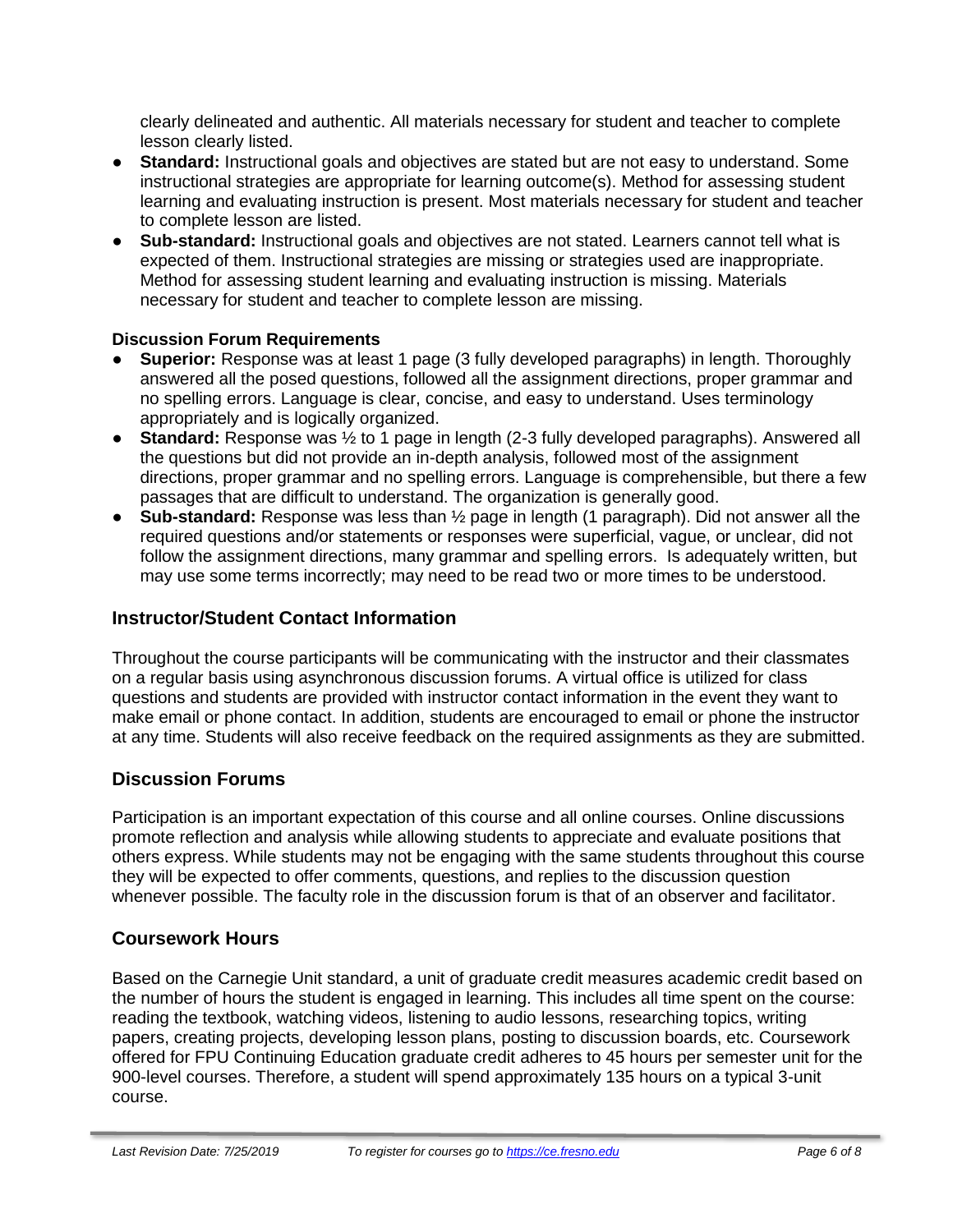# **Services for Students with Disabilities**

Students with disabilities are eligible for reasonable accommodations in their academic work in all classes. In order to receive assistance, the student with a disability must provide the Academic Support Center with documentation, which describes the specific disability. The documentation must be from a qualified professional in the area of the disability (i.e. psychologist, physician or educational diagnostician). Students with disabilities should contact the Academic Support Center to discuss academic and other needs as soon as they are diagnosed with a disability. Once documentation is on file, arrangements for reasonable accommodations can be made. For more information and for downloadable forms, please go to [https://www.fresno.edu/students/academic](https://www.fresno.edu/students/academic-support/services-students-disabilities)[support/services-students-disabilities.](https://www.fresno.edu/students/academic-support/services-students-disabilities)

# **Plagiarism and Academic Honesty**

All people participating in the educational process at Fresno Pacific University are expected to pursue honesty and integrity in all aspects of their academic work. Academic dishonesty, including plagiarism, will be handled per the procedures set forth in the Fresno Pacific University Catalogue <https://www.fresno.edu/students/registrars-office/academic-catalogs>

# **Technology Requirements**

To successfully complete the course requirements, course participants will need Internet access, can send and receive email, know how to manage simple files in a word processing program, and have a basic understanding of the Internet. Please remember that the instructor is not able to offer technical support. If you need technical support, please contact your Internet Service Provider.

**Moodle:** This course will be delivered totally online. Moodle is a learning management system that provides students access to online resources, documents, graded assignments, quizzes, discussion forums, etc. Moodle is easy to learn and has a friendly user interface. To learn more about Moodle, go to [https://docs.moodle.org/33/en/Student\\_FAQ.](https://docs.moodle.org/33/en/Student_FAQ) There are also some student tutorials on the Center for Online Learning website at Fresno Pacific University - [https://col.fresno.edu/student.](https://col.fresno.edu/student)

**Moodle Site Login and Passwords:** Students will need to have internet access to log onto [https://ce-connect.fresno.edu.](https://ce-connect.fresno.edu/) The username and password numbers for Moodle access will be sent to you by the university using the email address you submitted at the time of registration. The instructor will then contact you with a welcome communication. If you need help with your username and password recovery, please contact the Continuing Education office at (800) 372- 5505 or (559) 453-2000 during regular office hours - Mon-Fri 8:00 am to 5:00 pm. or email them at [prof.dev@fresno.edu.](mailto:prof.dev@fresno.edu)

**Getting Help with Moodle:** If you need help with Moodle, please contact the Center for Online Learning (COL), by telephone or the website. Help by phone (559) 453-3460 is available Mon-Thurs 8:00 am to 8:00 pm and on Fridays from 8:00 am to 5:00 pm, or by filling out a "Request Services" form at [https://col.fresno.edu/contact/request-services.](https://col.fresno.edu/contact/request-services) Please identify that you are with the "School = Continuing Education".